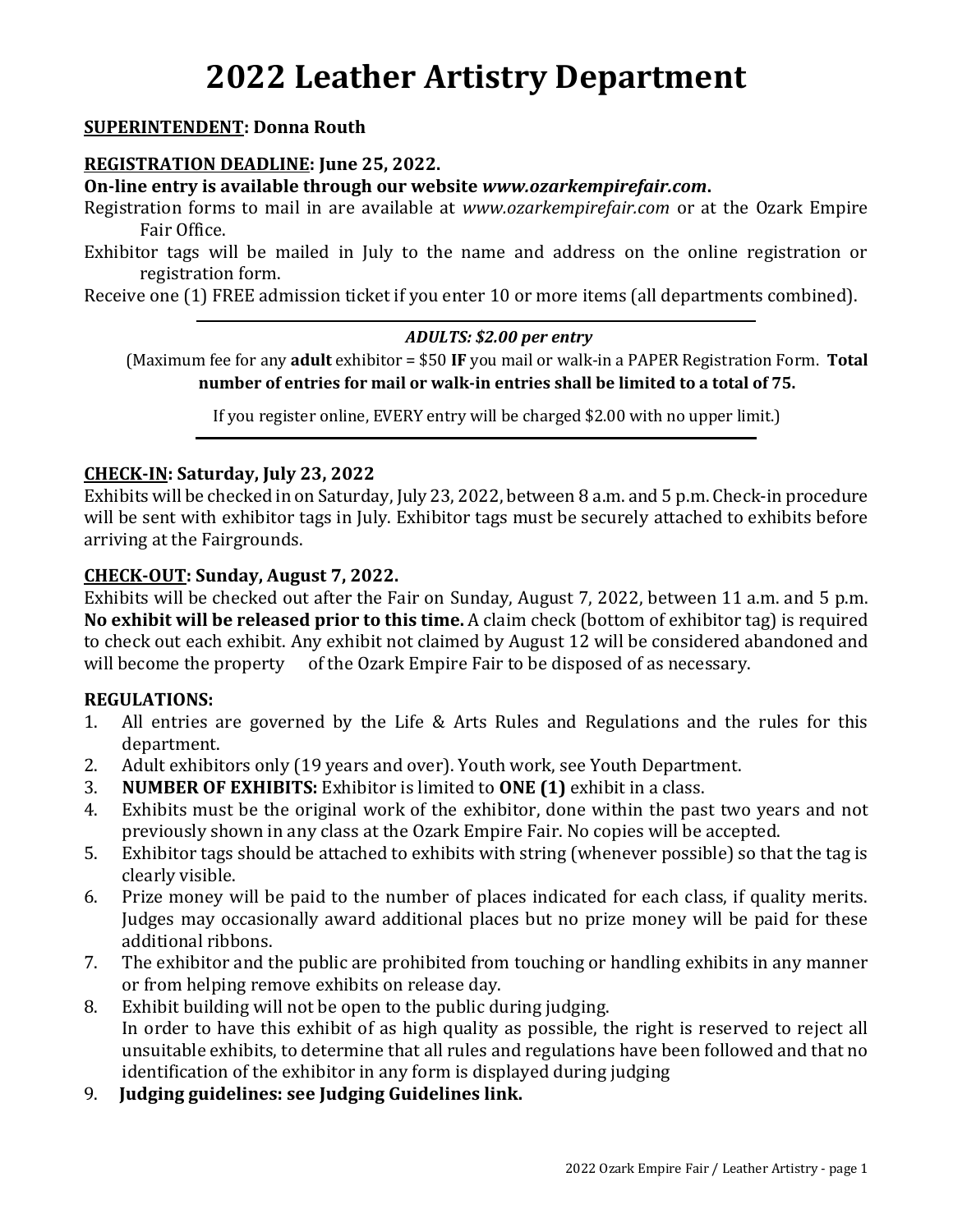# **GENERAL LEATHER CRAFT RULES**:

- a) All rules at the beginning of the department apply.
- b) Exhibit must be at least 90% leather and cannot show signs of wear or use.
- c) If your piece is made to hold something specific (cigars, paper towels, etc.), you can include that with your exhibit so the piece will be functionally complete. However, if your piece is made to hold something you don't want to bring to the Fair (jewelry, knife, etc.), you can write the intended use on the exhibitor tag and/or attach a photo of the item in actual use.
- d) The exhibitor is responsible for entering the item in the correct category and class. An item entered incorrectly will be accepted for display only and will not be judged.

## **LEATHER CRAFT DEFINITIONS:**

- a. **Beginner Leather Crafters** are those who have less than two (2) years experience in leather craft. An exhibitor who has accumulated a total of six (6) blue ribbons as a Beginner must move up to Intermediate level regardless of years of experience.
- b. **Intermediate Leather Crafters** are those with two (2) or more years experience in leather craft but who have not yet reached Advanced skills.
- c. **Advanced Leather Crafters** are those whose work consistently displays outstanding workmanship and creativity. This may include, but is not limited to, professionals and teachers of leather craft.

**Springfield Leather Company of Springfield, MO** will award a \$50 gift certificate to Sponsor's Choice. All classes competing.

#### **DIVISION 1701 – YOUTH BEGINNER Champion: Ribbon Prize money:** \$3 - \$2 - \$1

#### **Additional information:**

- a. Exhibitor is limited to one (1) exhibit per class.
- b) Exhibit must be at least 90% leather and cannot show signs of wear or use.
- c) If your piece is made to hold something specific (pencils, paper towels, etc.), you can include that with your exhibit so the piece will be functionally complete. However, if your piece is made to hold something you don't want to bring to the Fair (jewelry, knife, etc.), you can write the intended use on the exhibitor tag and/or attach a photo of the item in actual use.

#### **Class**

- 1 Book (book covers, scrapbooks, notebooks, etc.)
- 2 Picture any style
- 3 Household article, anything normally used in the home or office other than books or pictures. (Examples: jewelry box, tissue, pencil case, etc.)
- 4 Personal item (purse, clutch purse, handbag, shoulder bag, fanny pack, belt, accessory item, wearing apparel, carrying case)
- 5 Pocket item (billfold, wallet, checkbook cover, pocket secretary, card case, key case, shear case, eyeglass case, or any other item which can be carried in a pocket)
- 6 Belt accessory item which can be attached to or worn on a belt (cell phone case, knife sheath, holster, etc.)
- 7 Miscellaneous any leather item not listed in this division.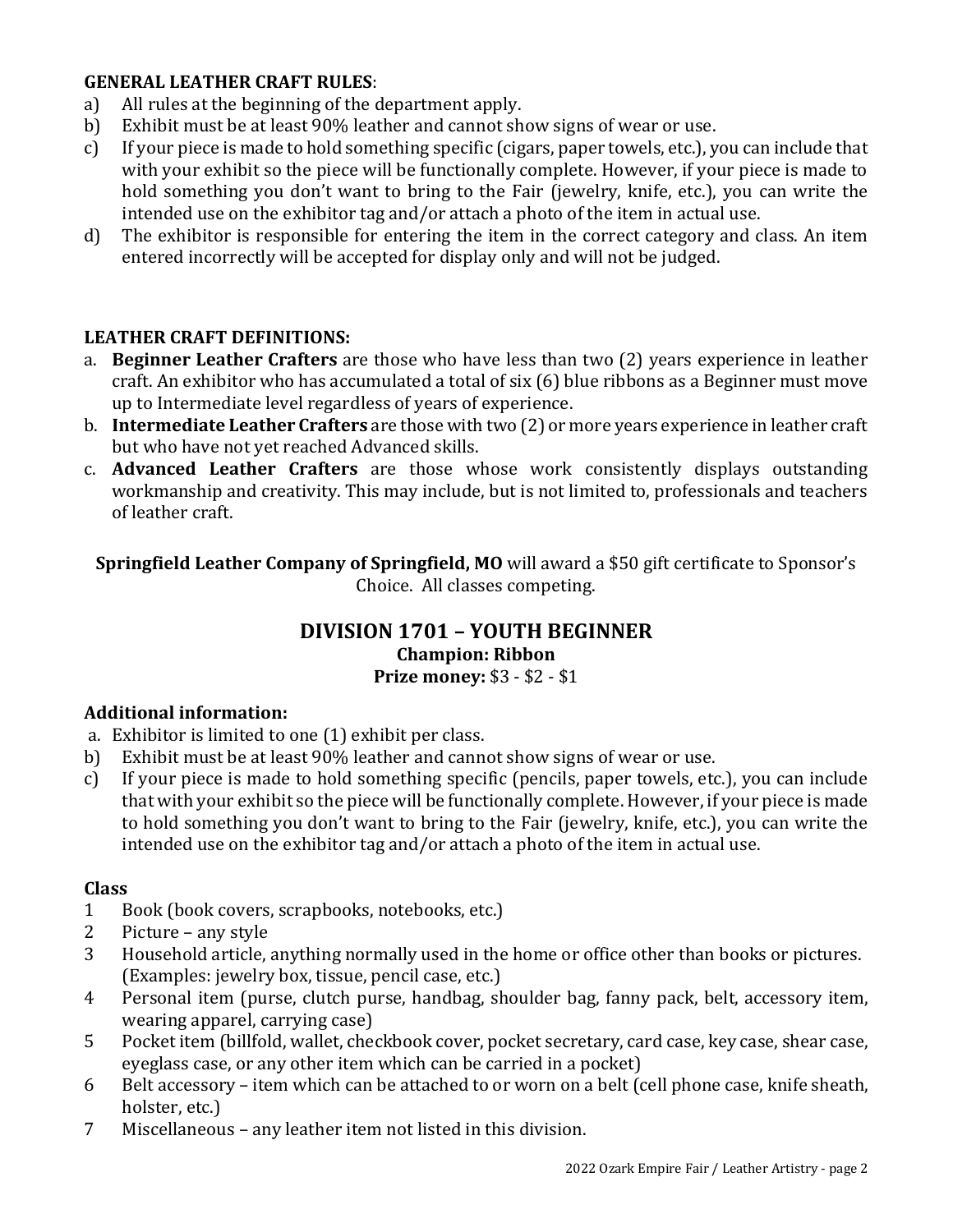## **DIVISION 1702 – YOUTH INTERMEDIATE/ADVANCED Champion: Ribbon Prize money:** \$3 - \$2 - \$1

#### **Additional information:**

- a. Exhibitor is limited to one (1) exhibit per class.
- b. Exhibit must be at least 90% leather and cannot show signs of wear or use.
- c. If your piece is made to hold something specific (pencils, paper towels, etc.), you can include that with your exhibit so the piece will be functionally complete. However, if your piece is made to hold something you don't want to bring to the Fair (jewelry, knife, etc.), you can write the intended use on the exhibitor tag and/or attach a photo of the item in actual use.

## **Class**

- 1 Book (book covers, scrapbooks, notebooks, etc.)
- 2 Picture any style
- 3 Household article, anything normally used in the home or office other than books or pictures. (Examples: jewelry box, tissue, pencil case, etc.)
- 4 Personal item (purse, clutch purse, handbag, shoulder bag, fanny pack, belt, accessory item, wearing apparel, carrying case)
- 5 Pocket item (billfold, wallet, checkbook cover, pocket secretary, card case, key case, shear case, eyeglass case, or any other item which can be carried in a pocket)
- 6 Belt accessory item which can be attached to or worn on a belt (cell phone case, knife sheath, holster, etc.)
- 7 Miscellaneous any leather item not listed in this division

# **DIVISION 1703 - SPECIAL CONTESTS -**

Ribbons only - no prize money

## **Class 1: THEME CONTEST – SUMMER'S BIGGEST PARTY, WORLD OF WONDER:**

Any leather item which embraces the fair theme of Summer's Biggest Party, World of Wonder. May use any leather technique. May be decorative or functional. Exhibitor is limited to one (1) item.

#### **Class 2: FIRST TIME EXHIBITOR IN LEATHER ARTISTRY DEPARTMENT:** Any leather item made by a 1st Time Exhibitor in the Leather Artistry Department and e*xhibitor must be in their first or second year of doing leather artistry.* May use any leather technique. May be decorative or functional. May be any leather item. Exhibitor is limited to one (1) item.

# **DIVISION 1704 – Open Best of Show: \$5 Prize money:** \$5 - \$3 - \$2

## **Additional information:**

- a. Exhibitor may be any skill level. Exhibitors acknowledge by entering this class, s/he may be exhibiting against more skilled leather workers.
- b. Exhibitor is limited to one (1) exhibit per class.
- c. Exhibit must be at least 90% leather and cannot show signs of wear or use.
- d. If your piece is made to hold something specific (pencils, paper towels, etc.), you can include that with your exhibit so the piece will be functionally complete. However, if your piece is made to hold something you don't want to bring to the Fair (jewelry, knife, etc.), you can write the intended use on the exhibitor tag and/or attach a photo of the item in actual use.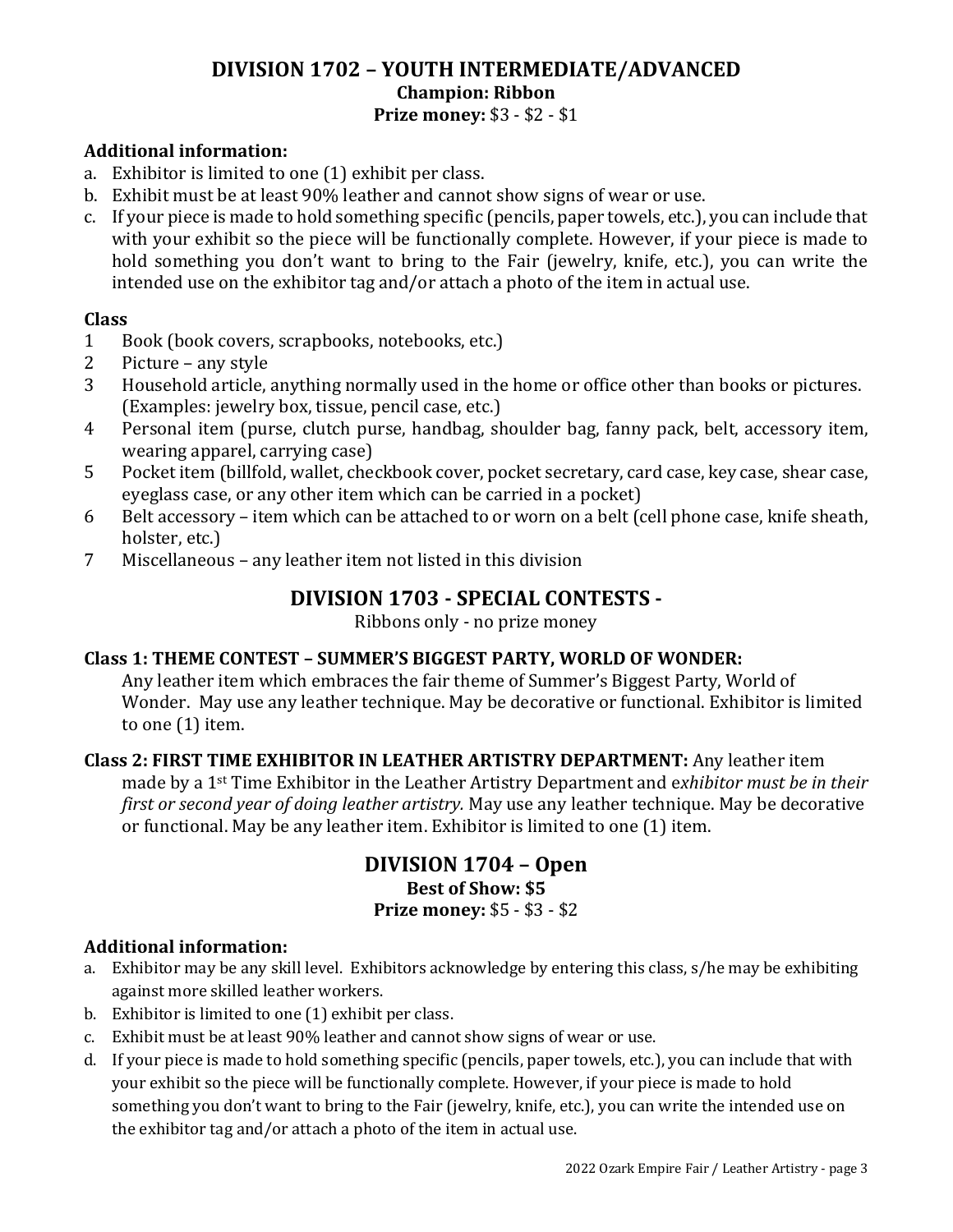# **Class**

- 1 Book (book covers, scrapbooks, notebooks, etc.)
- 2 Picture any style
- 3 Household article, anything normally used in the home or office other than books or pictures. Examples: jewelry box, cigar box, humidor, etc.
- 4 Personal item (purse, clutch purse, handbag, shoulder bag, fanny pack, belt, accessory item, wearing apparel, carrying case)
- 5 Pocket item (billfold, wallet, checkbook cover, pocket secretary, card case, key case, shear case, eyeglass case, or any other item which can be carried in a pocket)
- 6 Horse accessory or gear (saddle, bridle, breast collar, harness, hobbles, whip, reins, saddle bag, etc. Anything to control a horse or anything that can be used with a horse)
- 7 Belt accessory item which can be attached to or worn on a belt (cell phone case, knife sheath, holster, tobacco pouch, etc.)
- 8 Miscellaneous any leather item not listed in this division

## **DIVISION 1705 – ADULT – BEGINNER Best of Show: \$5 Prize money:** \$5 - \$3 - \$2

# **Additional information:**

- a. **Beginner Leather Crafters** are those who have less than two (2) years' experience in leather craft. An exhibitor who has accumulated a total of six (6) blue ribbons as a Beginner must move up to Intermediate level regardless of years of experience.
- b. Exhibitor is limited to one (1) exhibit per class.
- c. Youth leather: see Youth Department.

## **Class**

- 1 Book (book covers, scrapbooks, notebooks, etc.)
- 2 Picture any style
- 3 Household article, anything normally used in the home or office other than books or pictures. Examples: jewelry box, cigar box, humidor, etc.
- 4 Personal item (purse, clutch purse, handbag, shoulder bag, fanny pack, belt, accessory item, wearing apparel, carrying case)
- 5 Pocket item (billfold, wallet, checkbook cover, pocket secretary, card case, key case, shear case, eyeglass case, or any other item which can be carried in a pocket)
- 6 Horse accessory or gear (saddle, bridle, breast collar, harness, hobbles, whip, reins, saddle bag, etc. Anything to control a horse or anything that can be used with a horse)
- 7 Belt accessory item which can be attached to or worn on a belt (cell phone case, knife sheath, holster, tobacco pouch, etc.)
- 8 Miscellaneous any leather item not listed in this division